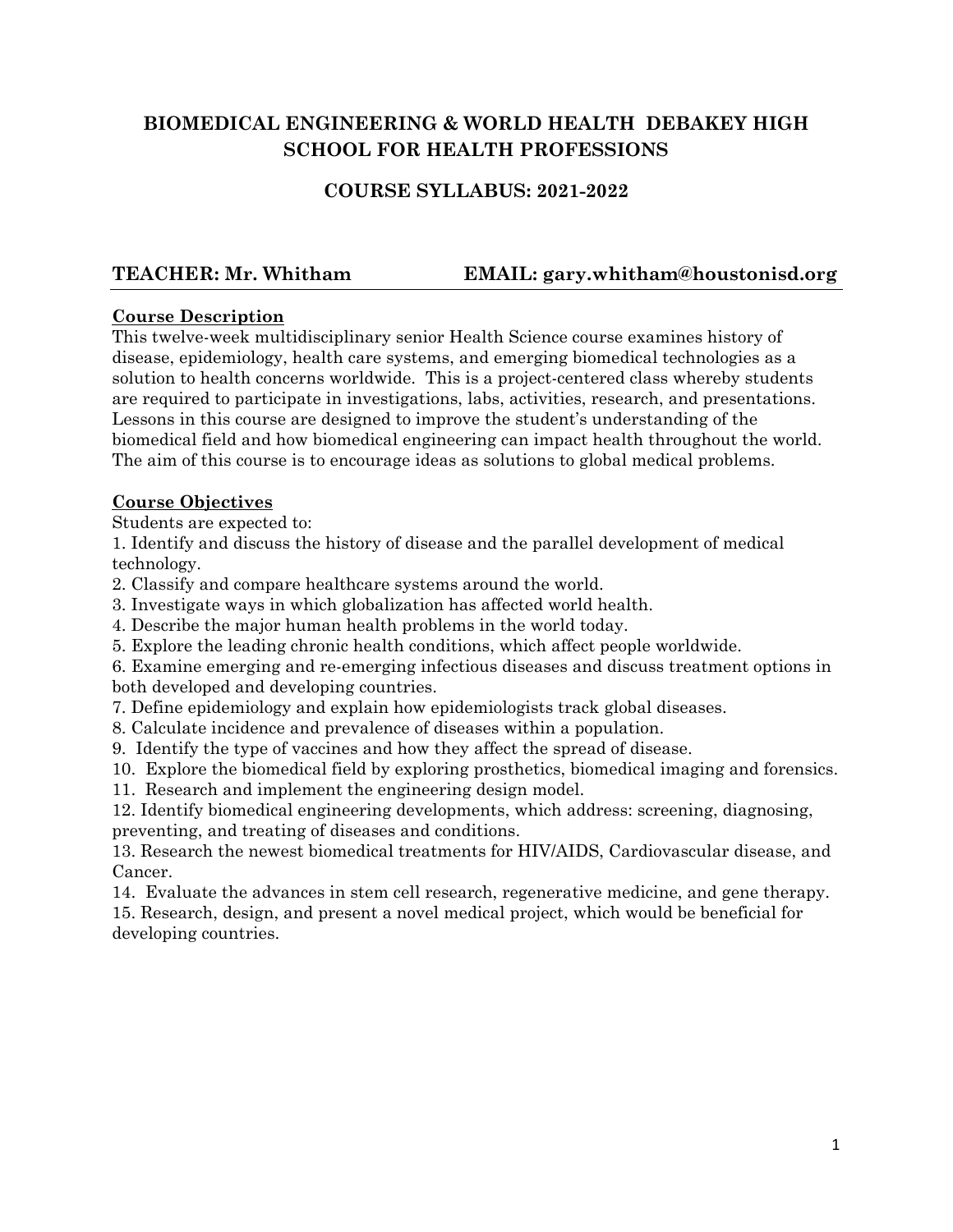# **Scope & Sequence of Topics**

### **CORE LESSONS**:

# **Unit 1: History of Disease and Medical Technology** (TEKS 130.209. 1B)

● Examine parallels between disease and technology from pre-historical times to present.

# **Unit 2: Introduction to Biomedical Engineering & World Health**

- Introduce Biomedical Engineering & World Health
- Describe the differences between Biotechnology and Biomedical Engineering.
- Define jobs that are encompassed in the Biomedical Engineering and Biotechnology fields.
- Discover the four central questions addressed in Biomedical Engineering and World Health.
- Research the history of Biomedical Engineering & Biotechnology.
- Define what technology is in a developing and developed country.
- Explain Engineering Design process.
- Create Engineering Design models
- Introduction to Biomedical Engineering project

# **Unit 3: Engineering and Research Design Process** (TEKS 130.209. 7 A, 7 B)

- Explain Engineering Design process.
- Create Engineering Design models
- Introduce Research design model
- Investigate differences between quantitative and qualitative research design.
- Analyze a quantitative verse qualitative research design.

#### **Unit 4: Clinical Trials, Regulations, and Ethics of Biomedical Engineering**  (TEKS 130.209. 6 A, 6 B, 6 C)

- Identify types of clinical trials.
- Recognize how clinical trials are designed, conducted and evaluated and how it is critical to understanding and developing medical research.
- Define and calculate a sample size.
- Analyze quantitative methods used to describe clinical trials.
- Describe the steps of technology assessment.
- Research the requirements for emerging medical technologies.
- Review the history of the FDA and how has the FDA impacted biomedical field.
- Explain the history of the FDA and how the FDA impacts the biomedical field.
- Discuss famous clinical trials and ethics related to the clinical trials.

#### **Unit 5: Global Health (Economic Data, Public Health, Epidemiology, and Globalization** (TEKS 130.209. 1 C, 1 D, 1 E, 1 F) (TEKS 130.209. 1 E; 4 A, B, C; 5 A, B. C, D) (TEKS 130.209. 1 F, 3 A, 2 A)

- Explain the difference between *developed countries*, *developing countries*, and *least developed countries*.
- Explain the responsibilities and functions of the World Health Organization (WHO) and Center for Disease Control and Prevention (CDC).
- Discuss the focus of Public Health.
- Describe types of health information collected by public health agencies.
- Define the following terms: morbidity, mortality, incidence, and prevalence.
- Explain the types of health events public health professionals explore.
- List the steps in an outbreak investigation.
- Describe the types of health data epidemiologists collect.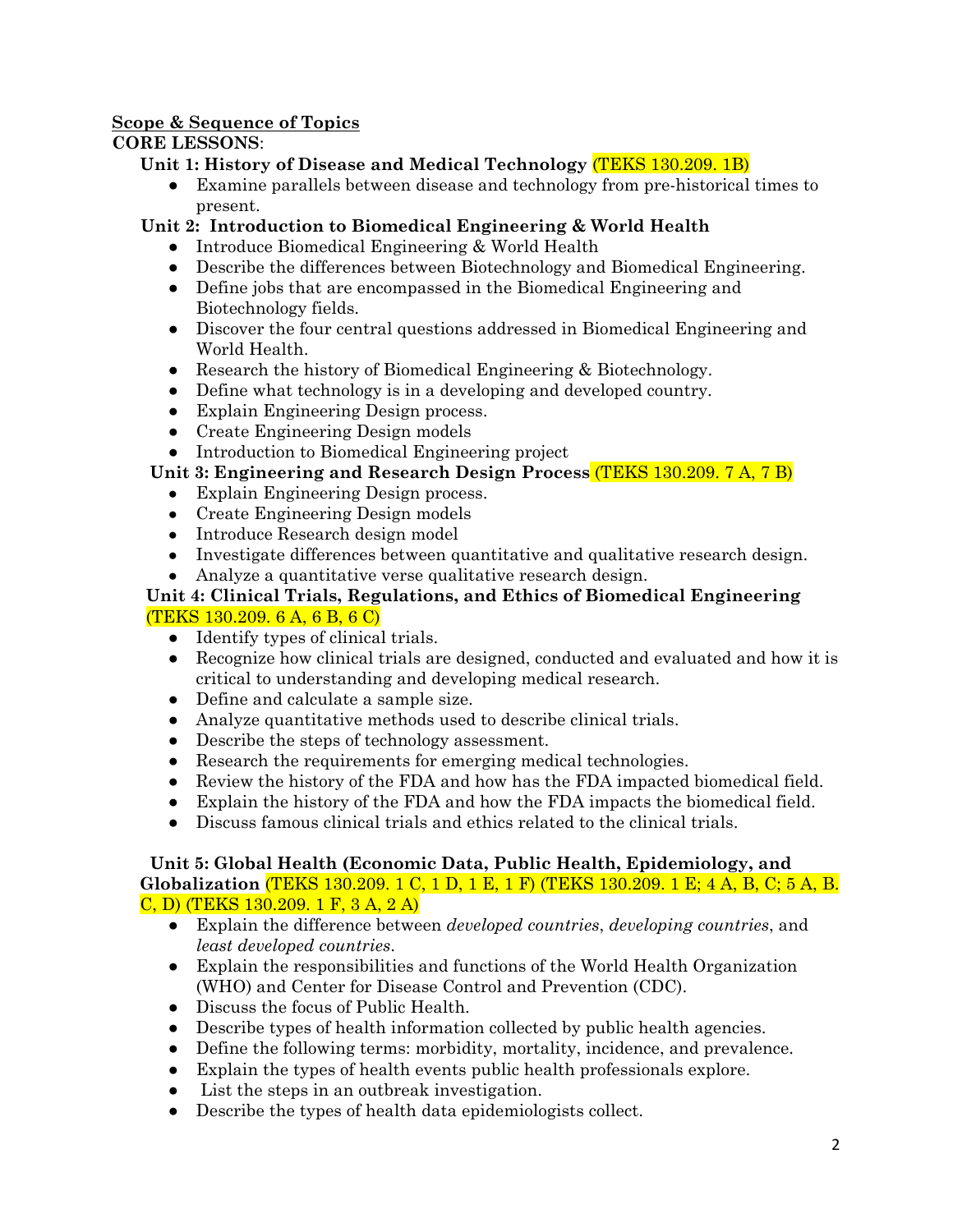- Carry out the initial steps of an epidemiological investigation and develop biologically plausible hypotheses.
- Apply epidemiologic methods to the measurement of disease rates, prevention of infectious diseases, and the development and evaluation of health programs and policies
- Calculate incidence and prevalence rates of diseases in population.
- Give examples of reportable/notifiable diseases and explain why they are carefully monitored.
- Discuss and give an example of *Disability Adjusted Life Years* (DALYs)
- Explain how societies use health data.
- Identify the "Father of Epidemiology" and explain the economic data he collected in 1854 Soho, England to help identify the source of the cholera outbreak.
- Define globalization and explain how it relates to health.
- Describe how globalization is promoting both the rapid spread and effective treatment of highly contagious diseases.
- Define the goals of the Grand Challenges of Global Health.
- Research work done in Botswana by Baylor College of Medicine in the area of HIV/AIDS.

# **Unit 6: Healthcare Systems and Health Reform** (TEKS 130.209. 2 A, 2 B, 2 C, 2 D, 2 E)

- Contrast US healthcare system with other developed countries and their healthcare systems.
- Compare the availability of healthcare in developed and developing worlds.
- Describe how health care expenditures have changed over time.
- Explain the major contributors to health care costs.
- Debate health reform in the U.S.

# **Unit 7: Leading Chronic Health Age Related Diseases-Diabetes, COPD, Cancer & Cardiovascular Disease** (TEKS 130.209. 1 A, 3 C, 3 D, 3 E, 3 F)

- Identify and describe the most common chronic diseases around the world.
- Explain why chronic diseases have reached epidemic proportions in developing countries.
- Discuss why chronic diseases are so costly.
- Investigate strategies that help slow the spread of chronic diseases.
- Evaluate the cause of cancer, types of cancer, and the most innovative treatments.
- Review the anatomy and physiology of the cardiovascular system.
- Research cardiovascular diseases and the biomedical engineering innovations that will help treat cardiovascular disease.

# **Unit 8: Immunity & Vaccinations** (TEKS 130.209. 3 B)

- Review and illustrate organs of the immune system.
- Describe functions of immune cells.
- Name the three lines of defense and tell how they each protect the body.
- Define *antibodies*, *antigens*, *allergens* and the *complement system*.
- Explain how hormones affect the immune system
- Investigate immunity and the role of vaccines.
- Examine the different types of vaccines available and take look at the future of vaccines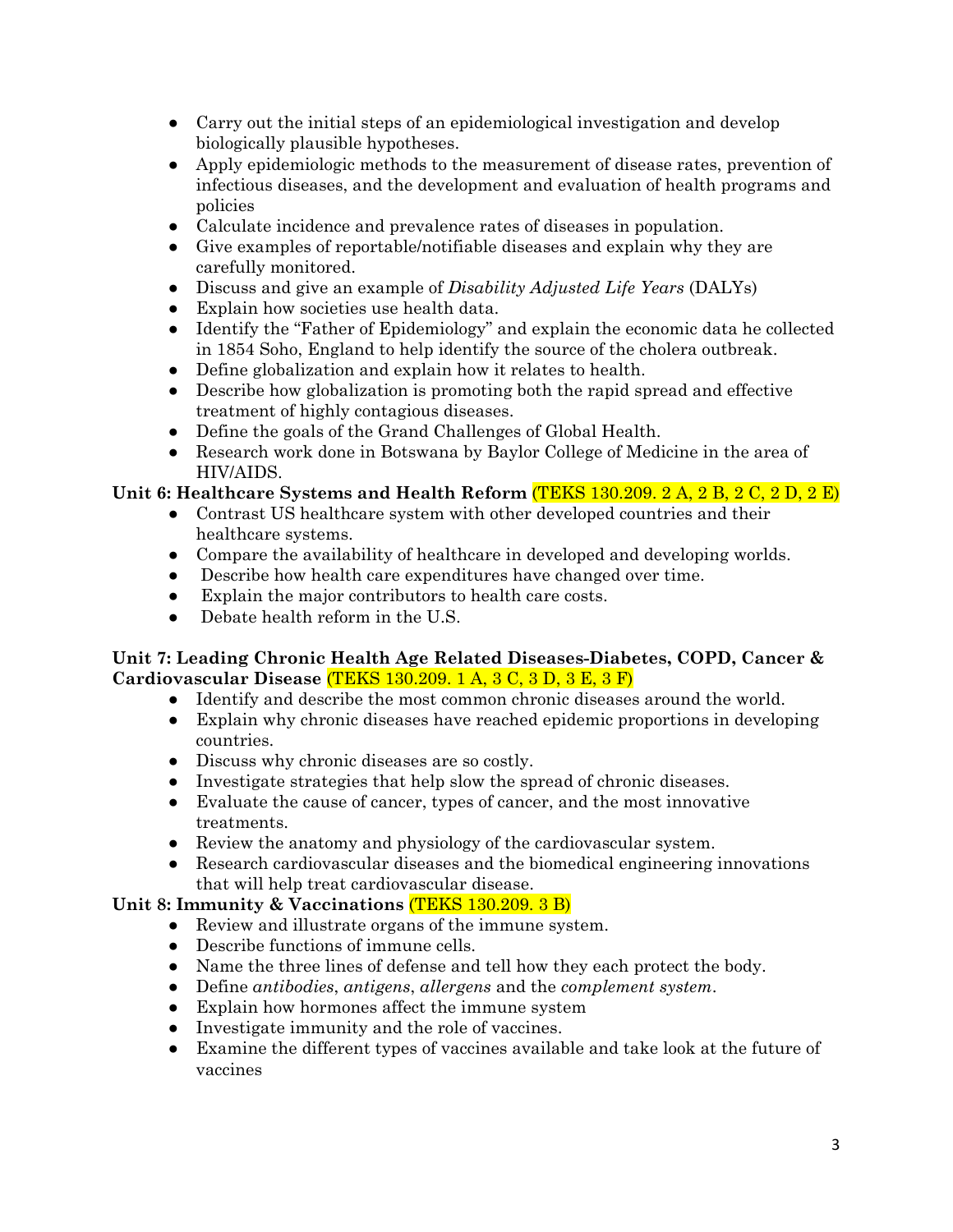#### **Unit 9: Infectious Diseases** (TEKS 130.209. 1 A, 3 A)

- Describe the pathophysiology of the following infectious diseases: Malaria Chagas Tuberculosis Hepatitis (A, B, C) Onchocerciasis ("River Blindness") Schistosomiasis Typhoid fever Yellow fever Smallpox West Nile Virus Cholera Bubonic Plague Influenza Salmonelosis
- Explain symptoms, transmission, diagnosis, and prevention of the previous diseases.
- Research possible ideas for prevention of these infectious diseases.
- Collaborate with Dr, Hatzenbuehler to investigate TB with a specific focus on latent TB.

#### **Unit 10: Presentations/Projects** (TEKS 130.209. 7 A, 7 B)

- Investigate patients with amputations and design a futuristic prosthetic device.
- Build a biomedical device (EKG monitor) that will be used in a developing country.
- Research and Design a biomedical engineering prototype that will solve a medical crisis in a developed or developing country. The students will create a website, scientific poster, research paper, and a prototype.
- Deliver end-of-year professional presentation to peers and teacher.

#### **Textbook& Reference Material**

- *Bioengineering for Global Health*, Rebecca Richards-Kortum
- All handouts on the HUB or given in class

#### **Dress Code for Senior Health Science Rotation**

- All seniors are allowed to wear scrubs, or a school approved uniform stated in the student tracker. If a student wears scrubs, he/she has to wear scrub pants with the matching scrub top. Students cannot wear scrub top with uniform pants or vice versa.
- Field lessons- On the days we go out on field lessons, students must wear scrubs, white lab coat, white shoes, and student badge. The scrubs and lab coat must be pressed and look very neat. Remember, the first impressions make a longlasting impression on a future employer.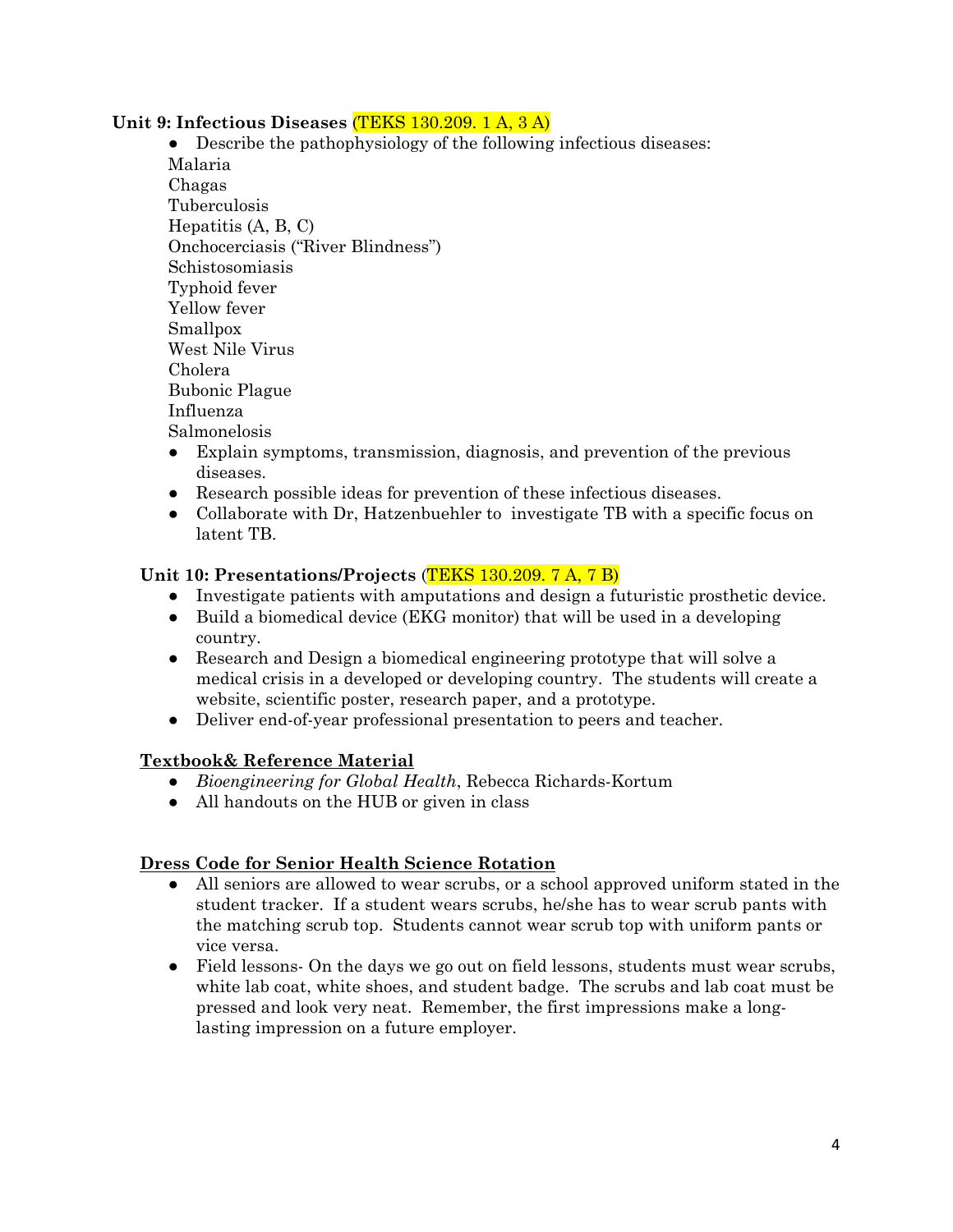# **Supplies Needed**

- Folder with pockets
- Pen & Pencils
- Notebook paper
- Supplies to make different projects in class.

# **Absences & Makeup Work**

- If you are absent, it is your responsibility to get the makeup work. You can always check on Blendspace to see what we have done with assigned unit. You may also meet with me before, at break, or after class if you need any assistance. My door is always open to my students if they need help on any work. **IT IS YOUR RESPONSIBILTY TO MAKE UP THE WORK!**
- **Exams-** If you miss a test, you must schedule a time to make up the exam upon returning to school. All make-up exams must be taken within two days of your return. I will not seek you out and remind you to make up your exam—this is your responsibility!

# **End-of-Term Project/Presentation**

● As a biomedical engineer, you will develop a world health-related project and presentation, which will be professionally presented to the class at the end of the term. This will count as a major test grade.

#### **Field Lessons/Seminars**

● During the year, field lessons and/or seminars may be scheduled at a medical and/or research facility. You will be expected to wear a white lab coat and blue scrub set if we are on a field lesson. You must always look and act professional because you are representing DeBakey HSHP.

# **Conference Period**

- I am available for conference on "B-days" during 7th and 8th periods. (12:50 p.m.  $-3:15$  p.m.)
- Please make an appointment if you or your parents wish to speak with me during that time.

# **Grading Scale/Weights**

# **Grades will be assigned on the following basis:**

- "A" (90-100) for demonstrated competence with excellence
- "B" (80-89) for demonstrated competence that was above average (good)
- "C" (75-79) for competence that was average
- "D" (70-74) for competence that was marginal
- "F" (69 and below) for failing to meet the basic requirements of course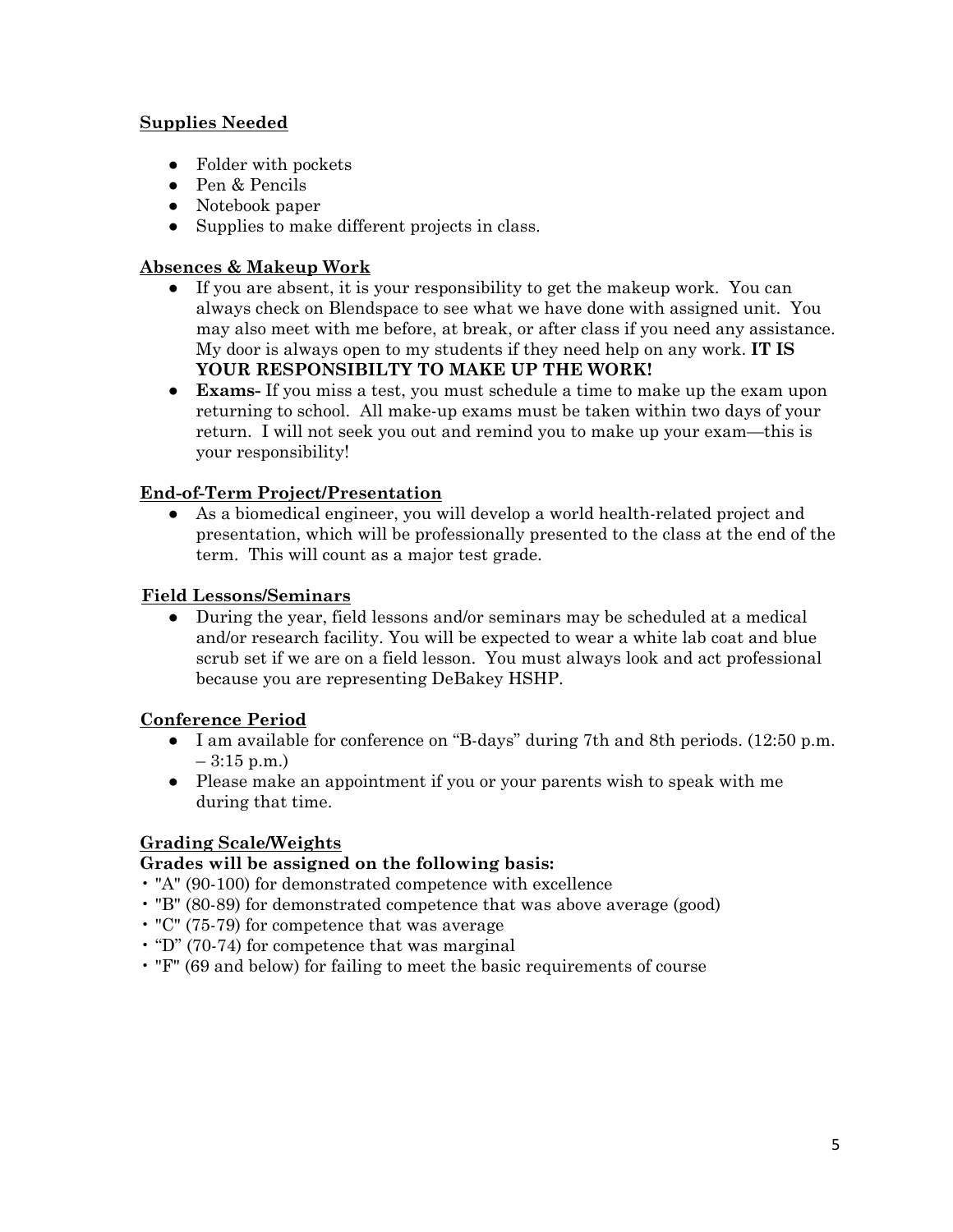#### **Final Exam:**

- Two weeks before the end of this course, you will be given an end-of-term review, which will help you prepare for your comprehensive final exam.
- Your final exam will include an end-of-term essay. The essay portion will be assigned a week before the term is over.
- The written exam will count 90% and the essay portion will count 10%.

#### **Computer Access**

Biomedical Engineering & World Health is a technology-based class and having computer access is important in this class. Almost all work will be done in class, where the students have computer access. I understand that everyone does not always have access away from school and that is fine. Students need to please come see me if they have problems with computer access outside of class and I can work out a solution for each individual student. My door is always open for students!

# Health Science Grading and Conduct Policy

#### **I. GRADES**

- A. Cheating will not be tolerated, and all penalties will be strictly enforced. See Code of Conduct.
- B. Late work will have 30 points deducted from the score the work would have earned had it been turned in on time. A zero will be recorded for work turned in more than 2 school days after the assignment was originally due.
	- i. New policy for 21-22 Freshmen regarding late work:
		- a. In cycle 1, work turned in one class day late will incur a 10-point penalty
			- b. In cycle 2, work turned in one class day late will incur a 20-point penalty
			- c. In cycles 3 and beyond, work turned in once class day late will incur the standard 30-point penalty
			- d. Work turned in more than one class day late will earn the standard zero
			- e. This applies only to 21-22 freshmen.
- C. Broken or damaged supplies due to student negligence will be paid for by the student.
- D. If you were absent for any daily work or quizzes, it is your responsibility to arrange and complete make up work within five (5) days. Consult with your teacher to create a plan for making up missing work in the allotted time. Major exams will be made up during the next class meeting if possible or at the soonest time agreed upon by the student and instructor.
- E. A comprehensive final exam will be given at the end of each rotation or semester.
- F. If a student receives a failing grade on a major grade, he/she may request a re-do or re-take of the assignment/test.
	- 1. The request must be **made in writing (via email or through the HUB for remote learning)** to the instructor on the day the failing major grade was issued.
	- 2. The re-do/re-take must be completed **within two school days** of receiving the failing grade.
	- 3. The re-do/re-take score will be an **average** of the original and new score with a maximum possible score not to exceed 70. **Regardless of the average of the two scores, a student will not earn a grade higher than a 70 for a re-take/re-do.**
	- **4. Re-do/ re-takes are not allowed for non-major grades, common assessments, or for any major grade that is administered in the last week of any grading cycle.**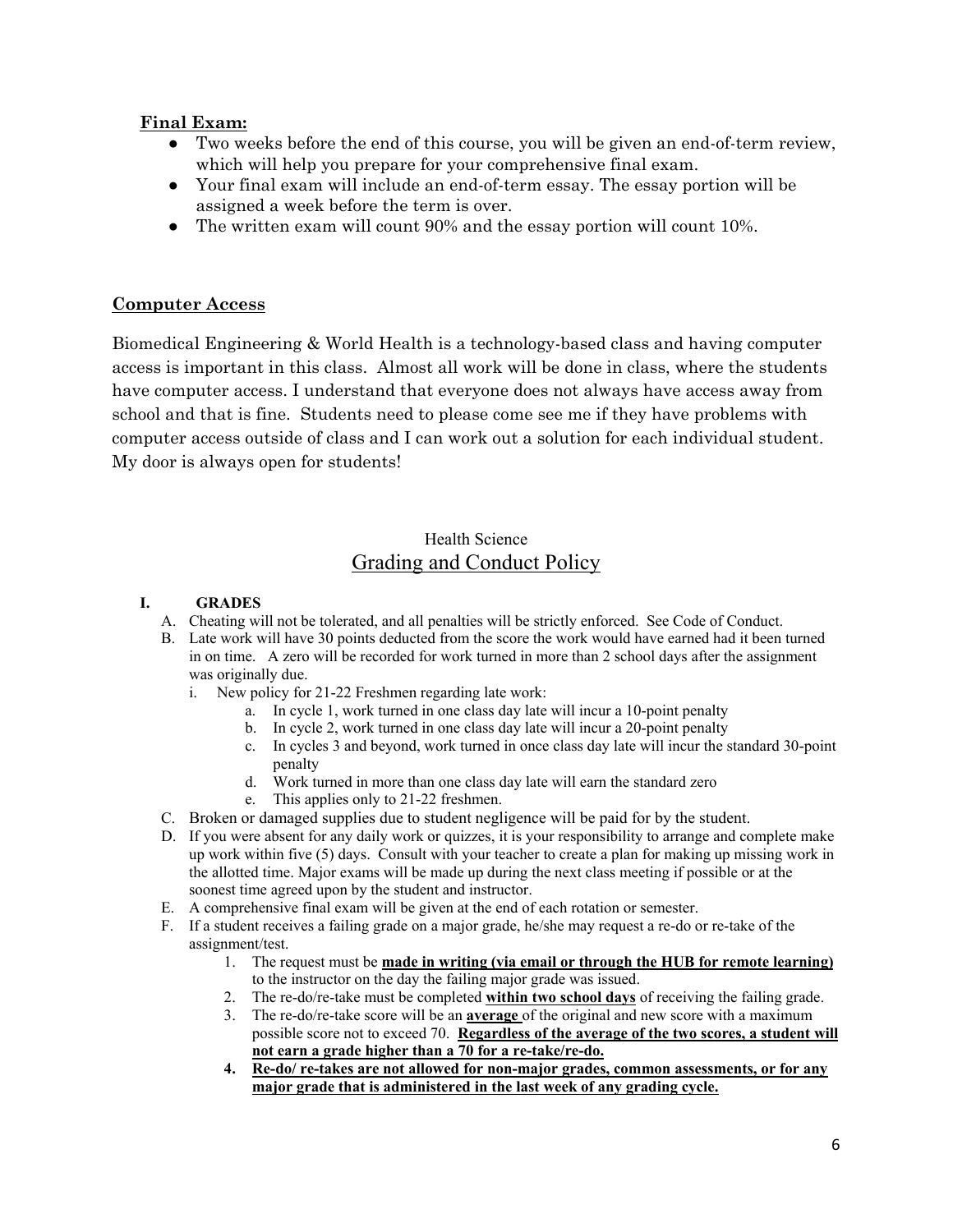- **5.** The re-do/retake can only be done before school, after school, or during lunch Monday through Thursday for in-person setting- The redo/retake will be conducted via a plan agreed upon by you and the instructor. If we revert to a totally online setting, a retake can be scheduled at a time and in a manner agreed upon by you and your teacher.
- **G. All tests, quizzes and Scantrons are never to leave the classroom (in classroom setting) nor should they, in whole or in part, be copied/recorded in any manner via online administration (photo/video/hand recorded/verbally shared/any other means) These items are part of official records that are kept on file. . Review of any test or quiz can be arranged with your instructor.**
- H. All students are different, and each has their own way of learning. Therefore, several methods will be used to evaluate a student's performance. Grade breakdown will be as follows:
	- a. **40%** Projects and Major Classwork
	- b. **25%** Tests
	- c. **15%** Participation/Warmups/Engagement
	- d. **20%** Quizzes

**\*Note on Engagement/Warmups/Professionalism Grade:** This 20% of your overall grade will be determined by your participation in online classroom activities and completion of work apart from substantial assignments. Short assignments, videos, warm-ups, surveys, brainstorming activities, and games are examples of what will fall under this category. Such assignments will be labeled as an "Engagement Activity" on the HUB. You are expected to demonstrate professional standards and employability skills such as the ability to cooperate, contribute and collaborate as a member of a team (our classroom). Behavior that detracts from the team's ability to conduct business and be productive may cause you to lose points from assignments in this category. If you are unable to participate in synchronous classroom sessions, you may still earn these points by being prompt in your communication with me and your fellow group members when required.

#### **II. Tardy Policy (Per Semester) (In-person settings)**

**Offense Consequence** 

 Being Tardy will not affect numerical grades, however it will affect your conduct grade**.** *You must be in your assigned seat when the tardy bell rings. If you are not in the classroom when the tardy bell rings, you must obtain a permit from the office in order to enter the classroom.* **TARDY POLICIES WILL BE STRICTLY ENFORCED!!! The tardy policy as indicated on the DeBakey HSHP website.** 

| *1 <sup>st</sup> Unexcused Tardy | Warning $-$ sign tardy $log$                                                             |
|----------------------------------|------------------------------------------------------------------------------------------|
| *2 <sup>nd</sup> Unexcused Tardy | $\frac{1}{2}$ hour after-school detention (Thursday)                                     |
| *3rd Unexcused Tardy             | 1 hour after-school detention (Thursday) – Written notification to<br>student and parent |
| *4 <sup>th</sup> Unexcused Tardy | 2 hours Saturday detention                                                               |
|                                  | Required parent conference                                                               |
|                                  | Growth Plan                                                                              |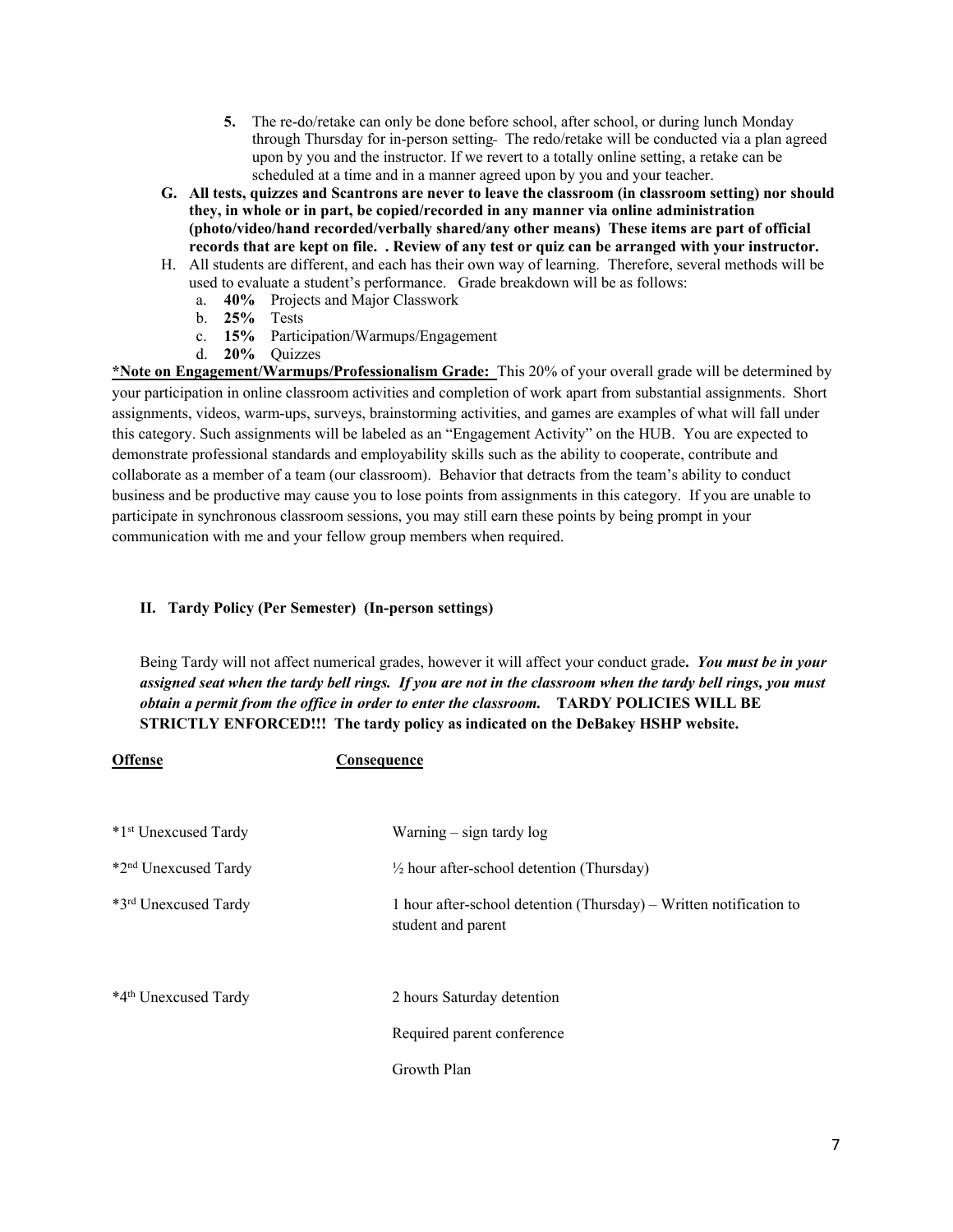| *5 <sup>th</sup> Unexcused Tardy | Detention during an in-school activity (i.e., Fall Festival, Talent Show,<br>etc) |
|----------------------------------|-----------------------------------------------------------------------------------|
|                                  | Parent Notification                                                               |
|                                  | Disciplinary Probation (with requisite office conduct of "P")                     |
| *6 <sup>th</sup> Unexcused Tardy | Disciplinary Probation                                                            |
|                                  | Non-renewal Recommendation                                                        |

#### **A. Safety Violations (in-person setting)**

1. Unauthorized or improper handling of instruments or equipment or supplies.

 2. Failure to wear proper attire on daily basis (i.e., lab coat, standardize school attire, proper shoes etc.).

- 3. Failure to follow safety instructions given by teacher.
- 4. Failure to replace equipment and supplies in their designated areas.
- 5. Failure to clean up immediate surroundings and laboratory work areas.
- 6. Failure to disinfect all contaminated areas.

#### **B. General Violations** (both in-person and online)

- 7. Failure to bring required items: books, laptops, and notebooks to class on a daily basis.
- 8. Failure to take required notes.
- 9. Failure to participate in class activities.

 10. Failure to follow teacher's instructions on assignments (including working on outside assignments).

#### **III. Conduct (Both in-person and online)**

 Students are expected to conduct themselves in a professional and courteous manner at all times. Conduct is a separate grade. Points will not be taken from your numerical grade for conduct violations, however poor conduct grades will prevent you from running for elected offices, going on clinical rotations and field trips, receiving scholarships and **being accepted into AP classes**.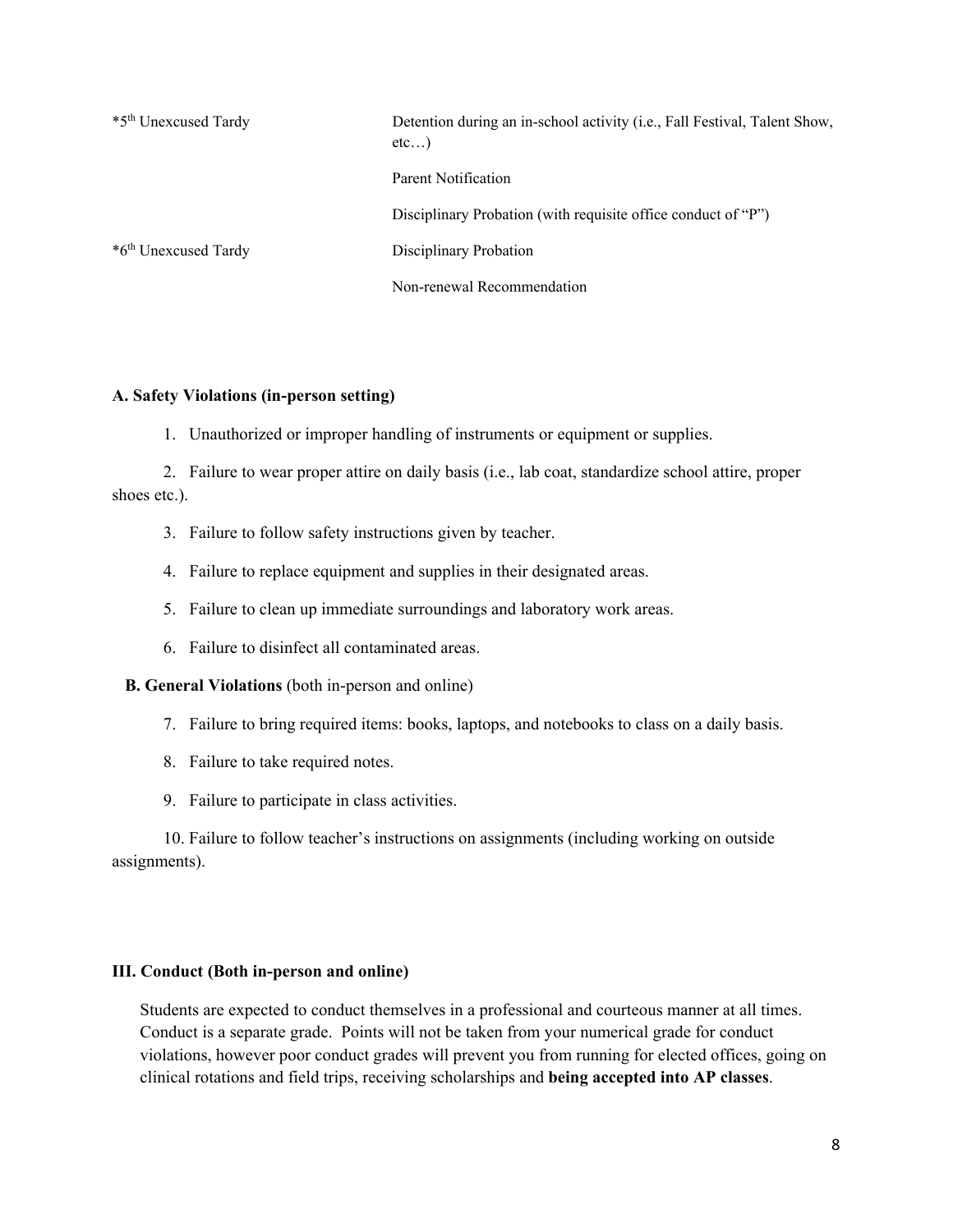#### Continued conduct violations will result in dismissal from this school**. CONDUCT POLICIES WILL BE STRICTLY ENFORCED!!!**

#### **CONDUCT OFFENSES**

The following is a list of the most common conduct violations that are listed on the conduct log. After **3** conduct violations the student will receive an **"S"** in conduct. After **4** conduct violations the student will receive a **"P"** in conduct and be sent to the *office* for discipline. After **5** or more conduct violations student will be sent to the office for discipline. Punishment may include parent conference, detention, office "P" or "U", probation and review for exit. Please note that any one offense can be so egregious as to trigger a drop in conduct or official disciplinary action.

#### **Common Violations (In-person settings)**

- a. Failure to be in assigned seat (including leaving class without permission, & not signing out to leave)
- b. Use of insensitive/profane language
- c. Chewing gum, eating or drinking in class
- d. Applying makeup or combing hair in class
- e. Sleeping in class or putting your head down or feet up on desk
- f. Talking while test is in progress
- g. Writing or passing notes while teacher is lecturing
- h. Talking while teacher is lecturing or others are presenting (raise your hand if you wish to speak)
- i. Horse playing or game playing (cards, dice, listening to personal stereos, calculator games etc.)
- j. Talking too much or too loud
- k. Disrespecting Instructor or others (this includes taking items off teacher's desk without permission)
- l. Failure to return required parent signature documents. (I.e. policy acknowledgement form, progress reports etc.).
- m. Failure to follow class policy on cell phones and electronic devices
- n. Failure to follow all cyber safety rules
- o. Other offense (See Student handbook)

#### **Common Violations (online settings)**

- a. Appearing on camera in an incomplete or inappropriate state of dress
- b. Engaging in inappropriate behaviors verbally and/or visually
- c. Willfully allowing audio or visual of someone else engaging in inappropriate behaviors or in a state of undress
- d. Allowing non-class participants into an online meeting
- e. Disruption of online activities
- f. Impeding the efforts of the instructor and/or other participants (muting, dropping from meeting, interruption with the intent to impede, etc)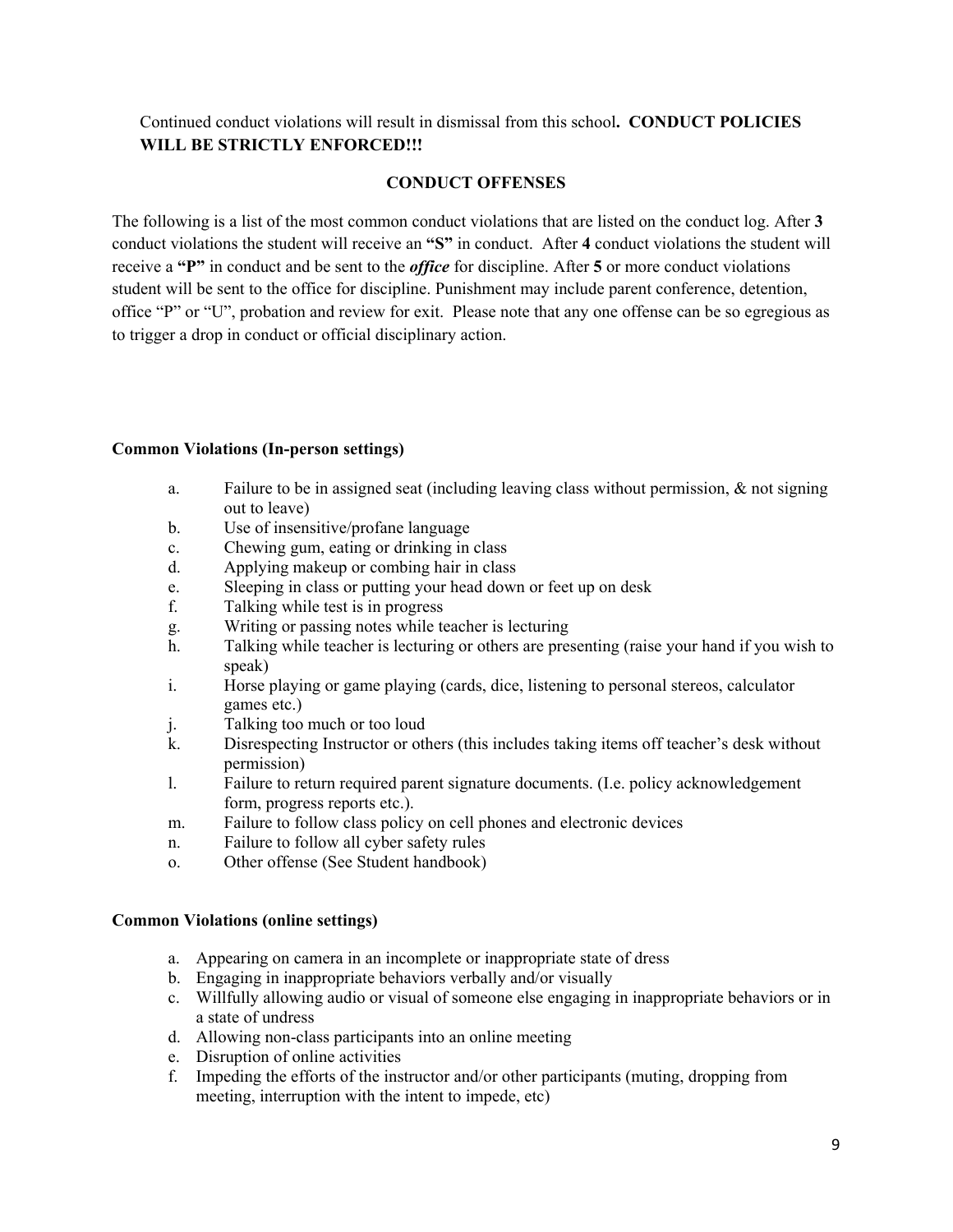- g. Using a false excuse for not attending class at the prescribed time. It is understood that genuine schedule conflicts may exist for students. You are strongly encouraged to discuss with your teacher any reasons that may prevent you from attending during class so he/she can be of the greatest assistance in developing a plan that works for you.
- h. Online bullying, intimidation, harassment, shaming or any other negative or hostile interactions with other students, faculty, or staff.

#### **Expected Remote Learning Behaviors**

- a. Be on time
- b. Make sure you are in a quiet environment-free of distractions a. Turn off TVs, music, etc.
- c. Your focus should be on class
	- a. Students should not engage in activities that are not related to the lesson/course
- d. Dress in school-appropriate attire
- e. Be seated upright, preferably on a chair and at a table
- f. Keep your camera on at all times
- g. Mute your audio
	- a. Raise your virtual hand, wait until your teacher calls on you, then unmute yourself
- h. Chat is for questions/comments relevant to course content
	- a. Remember that this is public and a record of the chat is kept and archived.
- i. Create accounts on apps and join meetings using only your HISD email Ex: S1234567@houstonisd.org You will not be able to attend meetings as a "guest"
- j. Open communication in a timely manner with instructor if you are not attending class synchronously. Be proactive and clear in your communication.
- k. Kind and respectful conduct toward others audibly, visually, and in written form.